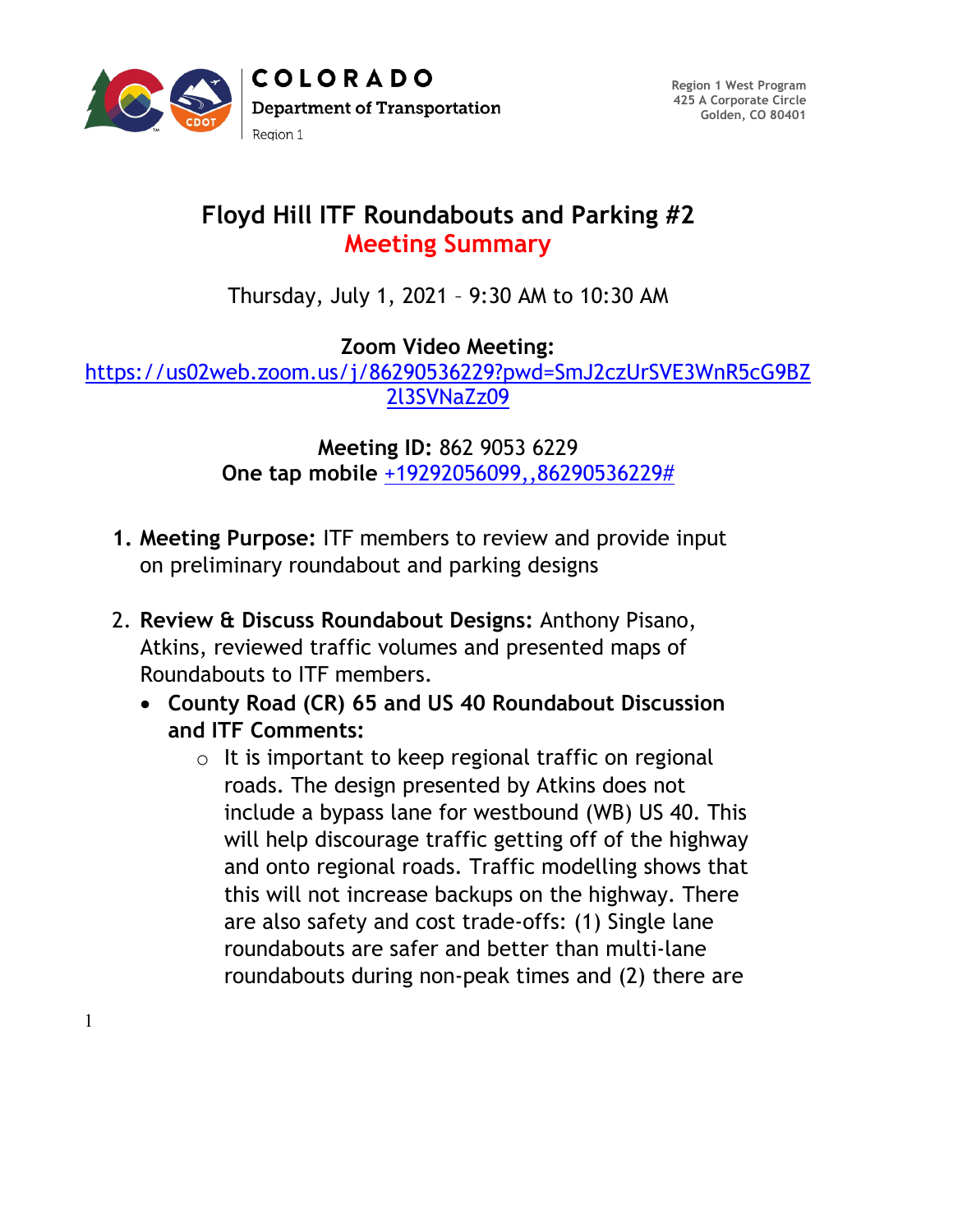additional costs of adding an extra lane. Sensitivity analysis also shows adding an additional lane only benefited WB US 40.

- o **ITF Considerations and Comments:**
	- What does gaming traffic look like?
	- **Show movements of traffic staying on US 40 and** movements of traffic on CR 65
	- **How does this roundabout design handle** eastbound (EB) to southbound (SB) movements so left turns don't block everyone?
	- How will pedestrians be able to get through this area?
- o **Bicycles:** This design will include signage to instruct vehicles and bicycles that cyclists will take the whole lane.
- o **The ITF members agree to keep the CR 65 Roundabout as presented, but also consider restriping for a left hand lane on SB CR 65 to the EB I-70 on ramp.**
- **US 40 and Homestead Road Roundabout Discussion and ITF Comments:**
	- $\circ$  There is a bypass lane for WB US 40 at the Homestead roundabout. This will relieve congestion for drivers and cyclists on US 40 that want to make a left turn onto Homestead Road.
	- o **Neighborhood accommodation**: i.e. left turn lane on WB US 40 for access to Homestead)
		- **ITF Members agreed that this design works from a community perspective.**
	- o **Truck Accommodations:** WB 67 trucks and truck aprons, truck signage is essential. Need to address interference with school and ensure there is signage that indicates "no access to Evergreen." Trucks need to be pushed back to the interstate. Ensure aprons and/or mountable curbs.
	- o **Bicyclists:**
		- Bicycle signage and operations will be addressed in the design.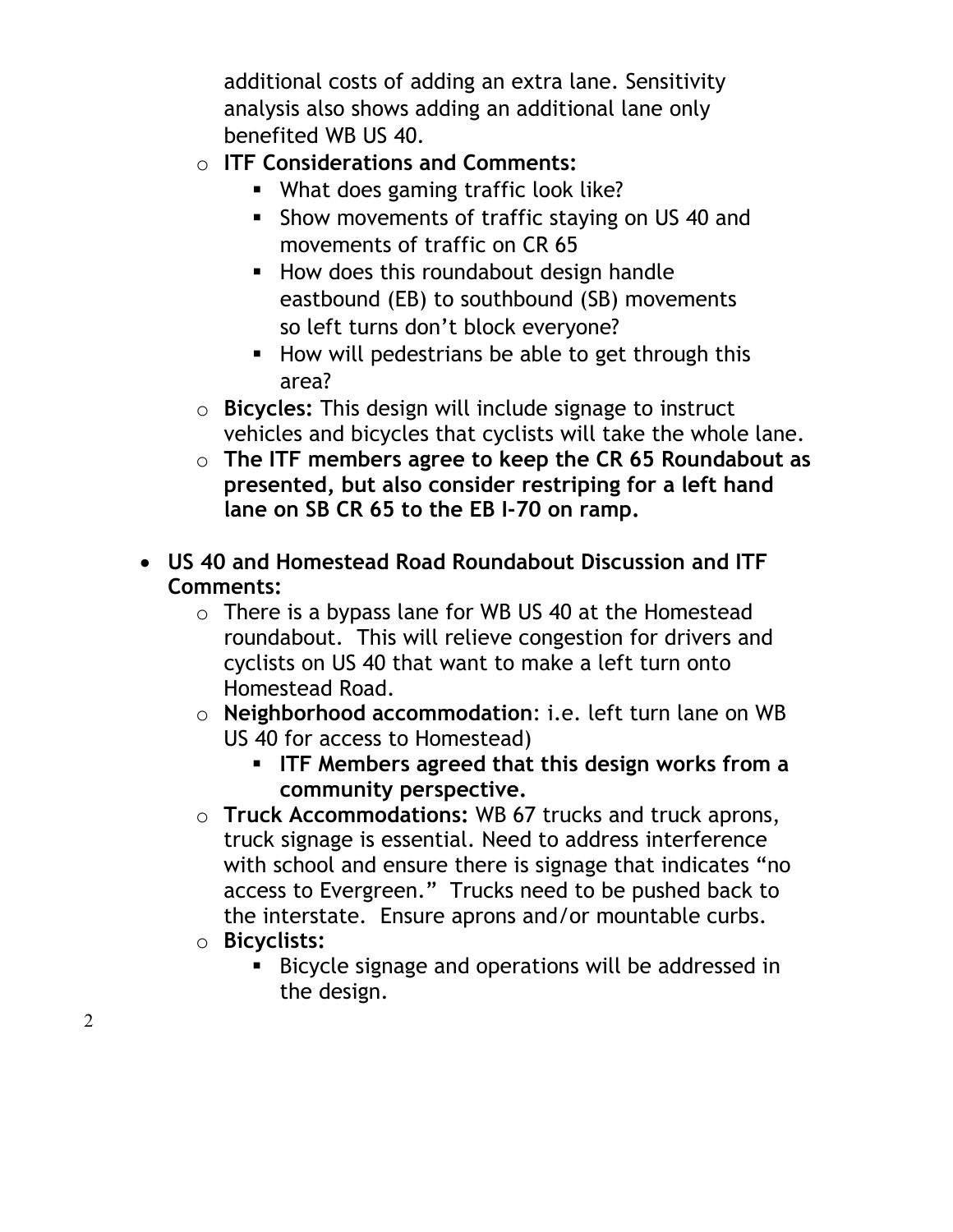- Tracy Sakaguchi, CMCA, expressed concern about pedestrian and bikes in roundabouts. It is hard to see people when they are on the right-hand side when they are up close. Trucks have a site distance issue. Cannot imagine cyclists going through here without a designated lane. The c**hallenge of busy roundabouts is people get pushed to the side and hit.** 
	- Response: Cyclists will be instructed to take the full lane as they come into the roundabout. Will work on biker and driver education.
- No roundabout clutter in the central circle that could decrease visibility.
- Suggestion of bike trail on high school property to ensure a separate trail system for them while providing another access for the school.
	- CDOT will not be addressing this separate bike trail system as part of the Early Projects and the proposed trail location would be outside of CDOT right of way. This is outside the scope of this project. This would be a conversation for Jefferson and Clear Creek Counties.
- o **How does this design consider emergencies and when US 6 is closed, for detour or sun glare?**
	- **Closures for sun glare: Running these numbers now.** When sun glare traffic is routed up US 40 EB, the interstate truckers are also on the route climbing the hills – the grade is worse than Floyd Hill and crawl up the hill. Therefore, the trucks will meter the traffic to the point that the roundabout will be able to handle the traffic.
	- **Also looking at traffic coming from school, Mitch** Houston sent information to the group to model.
- **3. Review & Discuss Parking Designs:** Atkins presented parking lot designs.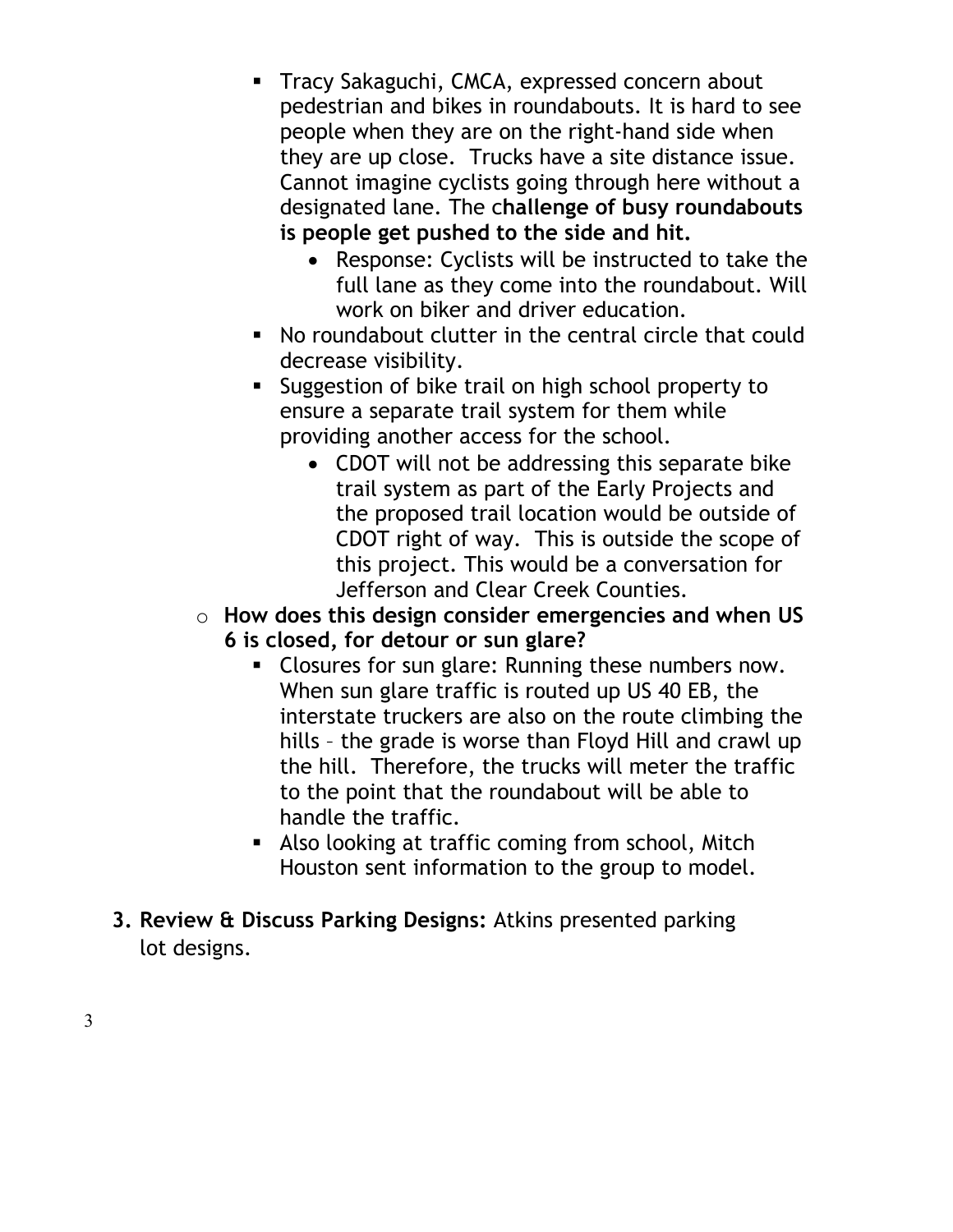- ITF Comment: Will parking areas accommodate Clear Creek County and Loveland transit ("formerly called the Prospector" now the Roundabout)?
- **Homestead Rd Parking Lot Ideas and Discussion:** 
	- o Would like to formalize this lot. Ensure truck turnaround and loading truck ramp, buses, transit accommodation on west side?
	- o EV parking or microtransit stop?
		- Consider eliminating transit stop to allow a larger median area for semi-turnaround.
	- o Accommodate Floyd Hill resident vehicle parking in snowstorms
	- o Accommodate moving truck shuttles
	- o Accommodate school busses stopping for 1-3 minutes on their routes
	- o ITF members like the idea of moving the transit shuttle stop to CR 65 and using this as truck turn around and delivery van area - need this space to help eliminate some of the conflict between shuttle and delivery and loading logistics.
	- o Could be part of a future route for busses.
	- o Parking lot that people use for a snow event snow storage is a huge issue. Need to have a plan for snow.

## • **CR 65 Parking Lot Ideas and Discussion:**

- o Keep Park and Ride here
- o Use a retaining wall to move entrance further west
- o How are cyclists accommodated?
- o Expand parking for shuttle service (16 passenger vans)
- o Is shuttle going EB and WB when picking up individuals?